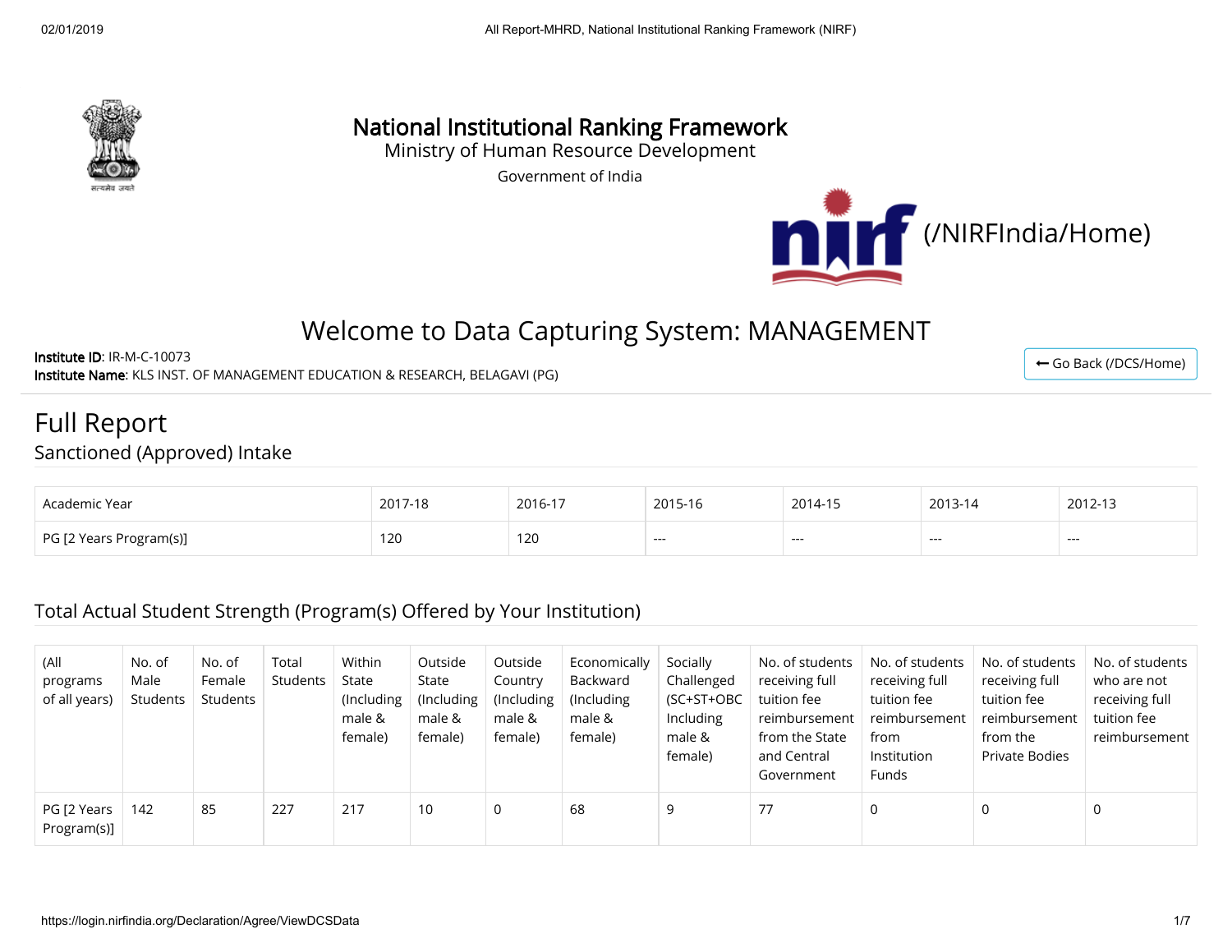# Placement & Higher Studies

|                  |                                                     | PG [2 Years Program(s)]: Placement & higher studies for previous 3 years |                  |                                                          |                              |                                                      |                                                |
|------------------|-----------------------------------------------------|--------------------------------------------------------------------------|------------------|----------------------------------------------------------|------------------------------|------------------------------------------------------|------------------------------------------------|
| Academic<br>Year | No. of first year<br>students intake in the<br>year | No. of first year students<br>admitted in the year                       | Academic<br>Year | No. of students graduating in<br>minimum stipulated time | No. of<br>students<br>placed | Median salary of placed<br>graduates (Amount in Rs.) | No. of students selected<br>for Higher Studies |
| $(2014-15)$      | 120                                                 | 108                                                                      | (2015-16)        | 89                                                       | 45                           | 300000 (Three Lakh)                                  | 0                                              |
| $(2015-16)$      | 120                                                 | 120                                                                      | $(2016-17)$      | 92                                                       | 63                           | 310000 (Three Lakh Ten<br>Thousand)                  | 0                                              |
| $(2016-17)$      | 120                                                 | 116                                                                      | $(2017-18)$      | -81                                                      | 70                           | 329000 (Three Lakh Twenty<br>nine Thousand)          | 0                                              |

## Ph.D Student Details

| Ph.D (Student pursuing doctoral program till 2017-18; Students admitted in the academic year 2018-19 should not be entered here.) |   |  |  |  |  |  |  |
|-----------------------------------------------------------------------------------------------------------------------------------|---|--|--|--|--|--|--|
| <b>Total Students</b>                                                                                                             |   |  |  |  |  |  |  |
| Full Time                                                                                                                         | 0 |  |  |  |  |  |  |
| Part Time                                                                                                                         | 4 |  |  |  |  |  |  |
|                                                                                                                                   |   |  |  |  |  |  |  |
|                                                                                                                                   |   |  |  |  |  |  |  |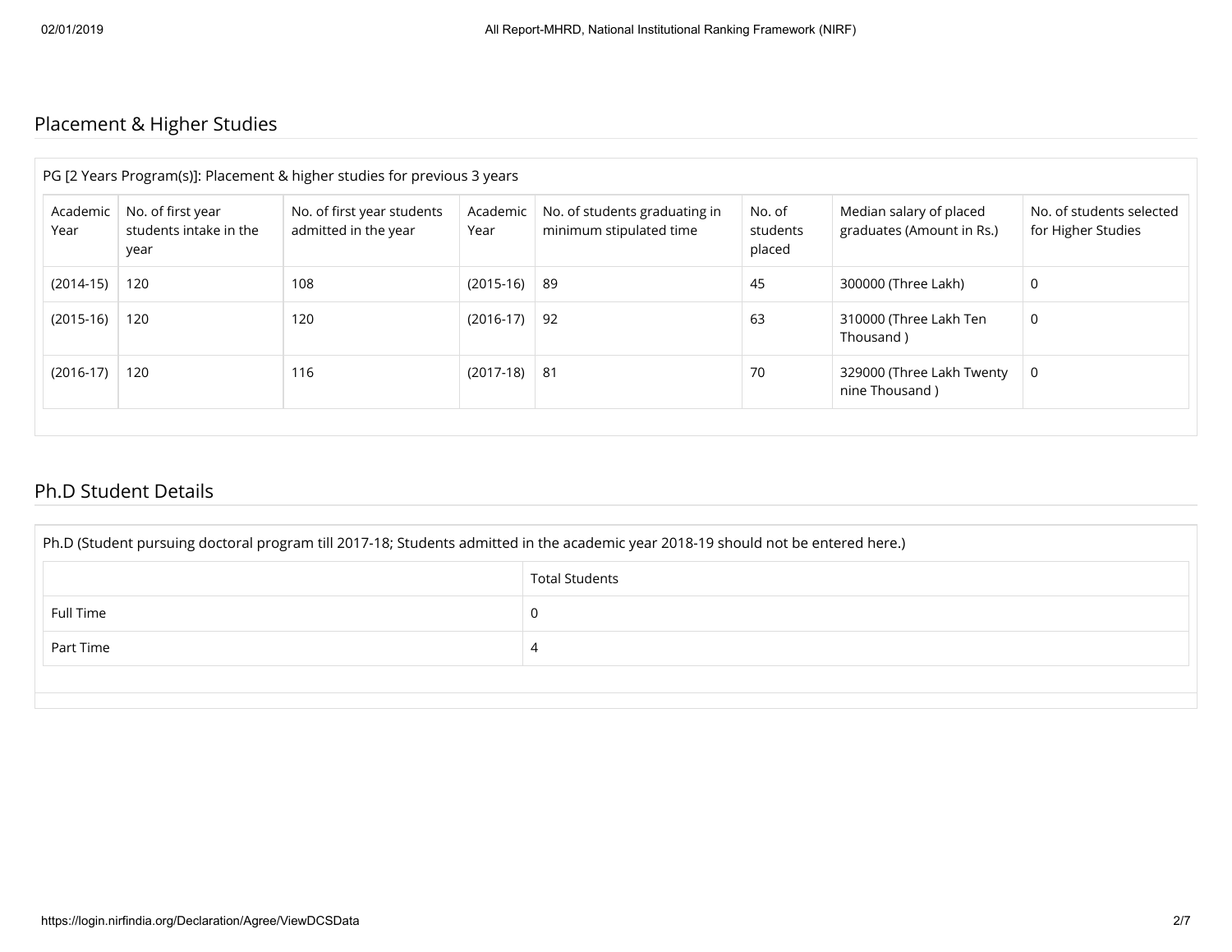| No. of Ph.D students graduated (including Integrated Ph.D) |         |         |         |  |  |  |  |  |
|------------------------------------------------------------|---------|---------|---------|--|--|--|--|--|
|                                                            | 2017-18 | 2016-17 | 2015-16 |  |  |  |  |  |
| Full Time                                                  |         |         |         |  |  |  |  |  |
| Part Time                                                  |         |         |         |  |  |  |  |  |
|                                                            |         |         |         |  |  |  |  |  |

# Financial Resources: Utilised Amount for the Capital & Operational expenditure for previous 3 years

| <b>Financial Year</b>                                                                                                                            | 2017-18                                                                  | 2016-17                                                                          | 2015-16                                                                             |  |  |  |  |  |  |
|--------------------------------------------------------------------------------------------------------------------------------------------------|--------------------------------------------------------------------------|----------------------------------------------------------------------------------|-------------------------------------------------------------------------------------|--|--|--|--|--|--|
|                                                                                                                                                  | Utilised Amount                                                          | Utilised Amount                                                                  | <b>Utilised Amount</b>                                                              |  |  |  |  |  |  |
| Annual Capital Expenditure on Academic Activities and Resources (excluding expenditure on buildings)                                             |                                                                          |                                                                                  |                                                                                     |  |  |  |  |  |  |
| Library                                                                                                                                          | 832852 (Eight Lakh Thirty Two Tho<br>usand Eight Hundred Fifty Two)      | 858148 (Eight Lakh Fifty Eight Thou<br>sand One Hundred Forty Eight)             | 861430 (Eight Lakh Sixty One Thou<br>sand Four Hundred Thirty)                      |  |  |  |  |  |  |
| New Equipment for Laboratories                                                                                                                   | 932104 (Nine Lakh Thirty Two Thou<br>sand One Hundred Four)              | 815938 (Eight Lakh Fifteen Thousa<br>nd Nine Hundred Thirty Eight)               | 879033 (Eight Lakh Seventy Nine T<br>housand Thirty Three)                          |  |  |  |  |  |  |
| Other expenditure on creation of Capital Assets (excluding expenditure<br>on Land and Building)                                                  | 1047832 (Ten Lakh Forty Seven Th<br>ousand Eight Hundred Thirty Two)     | 10441908 (One Crore Four Lakh Fo<br>rty One Thousand Nine Hundred Ei<br>ght)     | 1431981 (Fourteen Lakh Thirty One<br>Thousand Nine Hundred Eighty On<br>e)          |  |  |  |  |  |  |
| <b>Annual Operational Expenditure</b>                                                                                                            |                                                                          |                                                                                  |                                                                                     |  |  |  |  |  |  |
| Salaries (Teaching and Non Teaching staff)                                                                                                       | 14738046 (One Crore Forty Seven L<br>akh Thirty Eight Thousand Forty Six | 14107256 (One Crore Forty One La<br>kh Seven Thousand Two Hundred<br>Fifty Six ) | 13110937 (One Crore Thirty One L<br>akh Ten Thousand Nine Hundred T<br>hirty Seven) |  |  |  |  |  |  |
| Maintenance of Academic Infrastructure or consumables, other running<br>expenditures etc. (excluding maintenance of hostels and allied services) | 1903412 (Nineteen Lakh Three Tho<br>usand Four Hundred Twelve)           | 2235199 (Twenty Two Lakh Thirty F<br>ive Thousand One Hundred Ninety<br>Nine )   | 3503984 (Thirty Five Lakh Three Th<br>ousand Nine Hundred Eighty Four)              |  |  |  |  |  |  |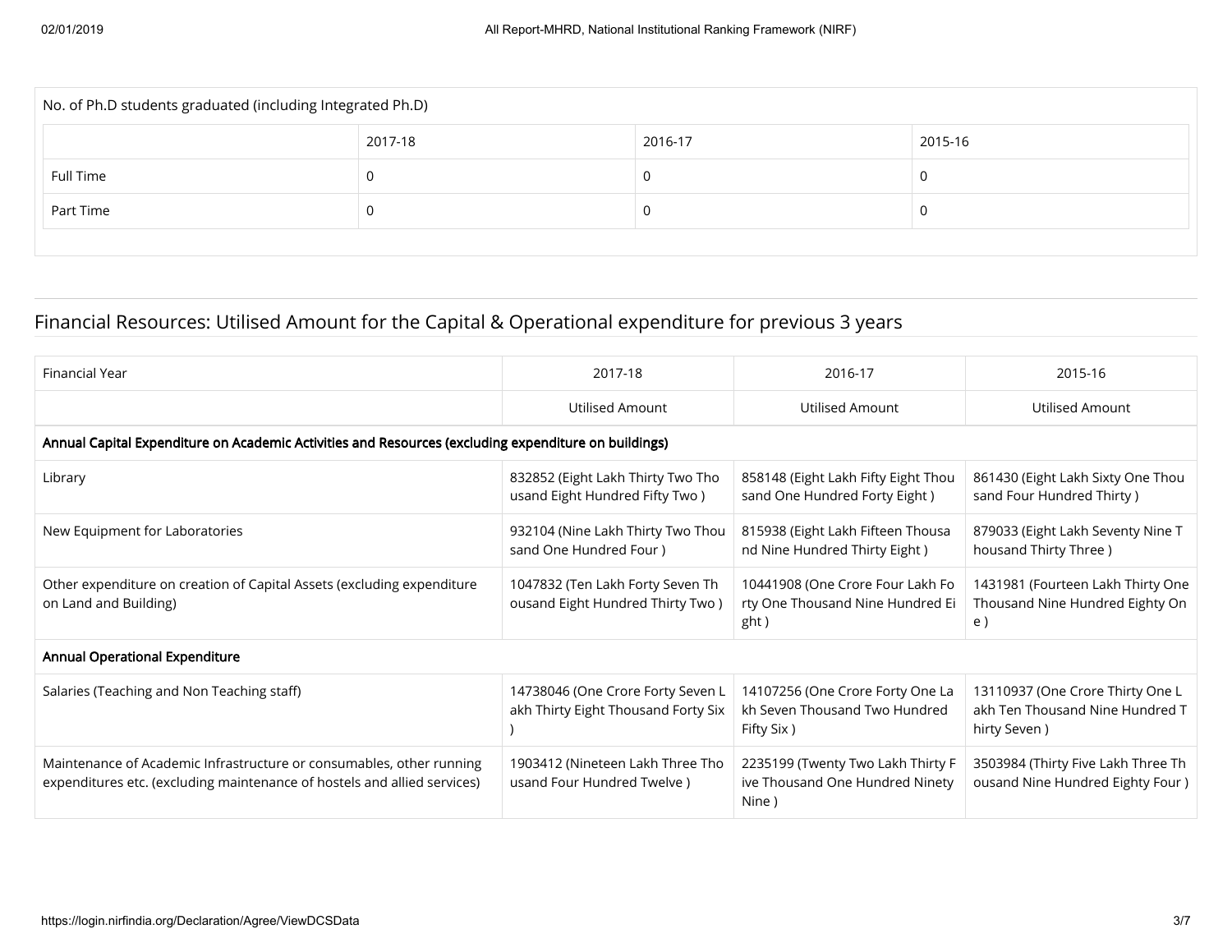| Financial Year                 | 2017-18                                                       | 2016-17                                                                                             | 2015-16                    |
|--------------------------------|---------------------------------------------------------------|-----------------------------------------------------------------------------------------------------|----------------------------|
|                                | Utilised Amount                                               | Utilised Amount                                                                                     | Utilised Amount            |
| Seminars/Conferences/Workshops | 436680 (Four Lakh Thirty Six Thous<br>and Six Hundred Eighty) | 1014646 (Ten Lakh Fourteen Thous   915143 (Nine Lakh Fifteen Thousan<br>and Six Hundred Forty Six ) | d One Hundred Forty Three) |

## Sponsored Research Details

| Financial Year                           | 2017-18                        | 2016-17                             | 2015-16             |
|------------------------------------------|--------------------------------|-------------------------------------|---------------------|
| Total no. of Sponsored Projects          |                                | $\overline{a}$                      |                     |
| Total no. of Funding Agencies            |                                |                                     |                     |
| Total Amount Received (Amount in Rupees) | 215000                         | 193000                              | 50000               |
| Amount Received in Words                 | Two Lakh Fifteen thousand only | One Lakh Ninety three Thousand only | Fifty Thousand Only |

## Consultancy Project Details

| Financial Year                           | 2017-18                        | 2016-17                             | 2015-16             |
|------------------------------------------|--------------------------------|-------------------------------------|---------------------|
| Total no. of Consultancy Projects        |                                | 4                                   |                     |
| Total no. of Client Organizations        |                                | 4                                   |                     |
| Total Amount Received (Amount in Rupees) | 215000                         | 193000                              | 50000               |
| Amount Received in Words                 | Two Lakh Fifteen Thousand Only | One Lakh Ninety Three Thousand only | Fifty Thousand only |

# Executive Development Programs (Minimum one year duration)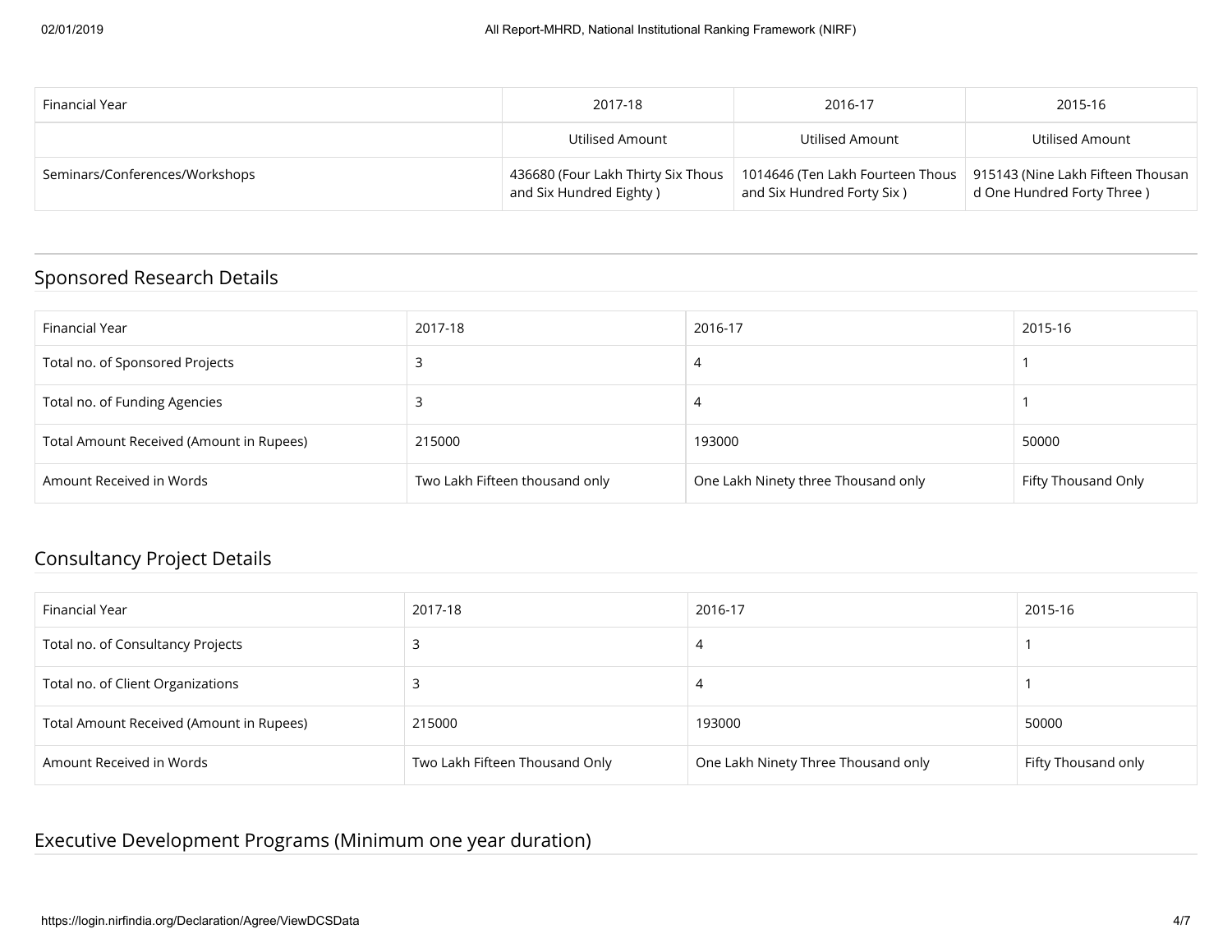| Financial Year                              | 2017-18 | 2016-17 | 2015-16 |
|---------------------------------------------|---------|---------|---------|
| Total no. of Executive Development Programs | 0       | 0       |         |
| Total no. of Participants                   | J       | 0       |         |
| Total Annual Earnings (Amount in Rupees)    |         | O       |         |
| <b>Total Annual Earnings in Words</b>       | Zero    | Zero    | Zero    |

## PCS Facilities: Facilities of physically challenged students

| 1. Do your institution buildings have Lifts/Ramps?                                                                                                        | Yes, more than 80% of the<br>buildings |
|-----------------------------------------------------------------------------------------------------------------------------------------------------------|----------------------------------------|
| 2. Do your institution have provision for walking aids, includingwheelchairs and transportation from one building to another for handicapped<br>students? | Yes                                    |
| 3. Do your institution buildings have specially designed toilets for handicapped students?                                                                | Not available                          |

#### Faculty Details

1. How many faculty members of your institution have received highly reputed national/international awards/recognition from Central government agencies in the previous year (2017-18)? 0

| Srno | Name            | Age | Designation                                      | Gender | Qualification | Experience (In<br>Months) | Is Associated<br>Last Year | Currently working with<br>institution? | <b>loining</b><br>Date | Leaving<br>Date | Association<br>type |
|------|-----------------|-----|--------------------------------------------------|--------|---------------|---------------------------|----------------------------|----------------------------------------|------------------------|-----------------|---------------------|
|      | Dr S G Chiniwar | 54  | Dean / Principal / Director /<br>Vice Chancellor | Male   | Ph.D          | 300                       | Yes                        | Yes                                    | $01-07-$<br>2010       | $---$           | Regular             |